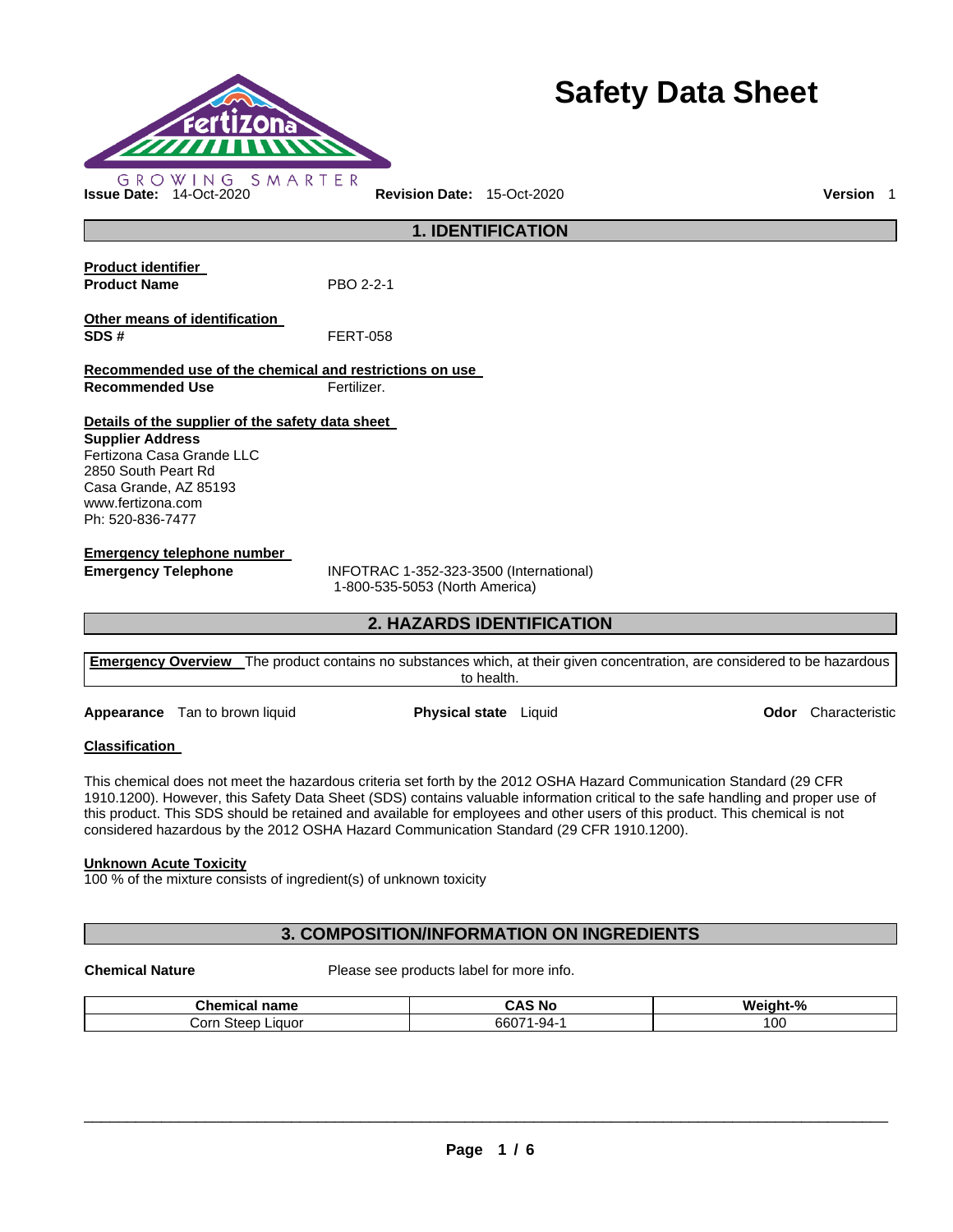# \_\_\_\_\_\_\_\_\_\_\_\_\_\_\_\_\_\_\_\_\_\_\_\_\_\_\_\_\_\_\_\_\_\_\_\_\_\_\_\_\_\_\_\_\_\_\_\_\_\_\_\_\_\_\_\_\_\_\_\_\_\_\_\_\_\_\_\_\_\_\_\_\_\_\_\_\_\_\_\_\_\_\_\_\_\_\_\_\_\_\_\_\_ **4. FIRST AID MEASURES**

# **Description of first aid measures**

| <b>Eye Contact</b>                                                                | Immediately flush with plenty of water. After initial flushing, remove any contact lenses and<br>continue flushing for at least 15 minutes. If eye irritation persists: Get medical<br>advice/attention. |  |  |  |
|-----------------------------------------------------------------------------------|----------------------------------------------------------------------------------------------------------------------------------------------------------------------------------------------------------|--|--|--|
| <b>Skin Contact</b>                                                               | Wash off immediately with soap and plenty of water while removing all contaminated<br>clothes and shoes. If skin irritation persists, call a physician.                                                  |  |  |  |
| <b>Inhalation</b>                                                                 | Remove exposed individual(s) to fresh air for 20 minutes. Consult a physician/poison center<br>if individual's condition declines or if symptoms persist.                                                |  |  |  |
| Ingestion                                                                         | Rinse mouth. Do NOT induce vomiting. Drink 1 or 2 glasses of water. Never give anything<br>by mouth to an unconscious person. Call a poison center or doctor/physician if you feel<br>unwell.            |  |  |  |
| Most important symptoms and effects, both acute and delayed                       |                                                                                                                                                                                                          |  |  |  |
| <b>Symptoms</b>                                                                   | May cause eye and skin irritation. May cause nausea, vomiting, stomach ache, and<br>diarrhea.                                                                                                            |  |  |  |
| <u>Indication of any immediate medical attention and special treatment needed</u> |                                                                                                                                                                                                          |  |  |  |
| <b>Notes to Physician</b>                                                         | Treat symptomatically.                                                                                                                                                                                   |  |  |  |
| <b>5. FIRE-FIGHTING MEASURES</b>                                                  |                                                                                                                                                                                                          |  |  |  |

# **Suitable Extinguishing Media**

Use extinguishing measures that are appropriate to local circumstances and the surrounding environment.

# **Unsuitable Extinguishing Media** Not determined.

# **Specific Hazards Arising from the Chemical**

Product is not flammable or combustible.

#### **Protective equipment and precautions for firefighters**

As in any fire, wear self-contained breathing apparatus pressure-demand, MSHA/NIOSH (approved or equivalent) and full protective gear.

# **6. ACCIDENTAL RELEASE MEASURES**

# **Personal precautions, protective equipment and emergency procedures**

| <b>Personal Precautions</b>                          | Use personal protective equipment as required.                                                                 |  |  |  |  |
|------------------------------------------------------|----------------------------------------------------------------------------------------------------------------|--|--|--|--|
| <b>Environmental precautions</b>                     |                                                                                                                |  |  |  |  |
| <b>Environmental precautions</b>                     | See Section 12 for additional Ecological Information.                                                          |  |  |  |  |
| Methods and material for containment and cleaning up |                                                                                                                |  |  |  |  |
| <b>Methods for Containment</b>                       | Prevent further leakage or spillage if safe to do so. Soak up and contain spill with an<br>absorbent material. |  |  |  |  |
| <b>Methods for Clean-Up</b>                          | Reclaim where possible. Sweep up and shovel into suitable containers for disposal.                             |  |  |  |  |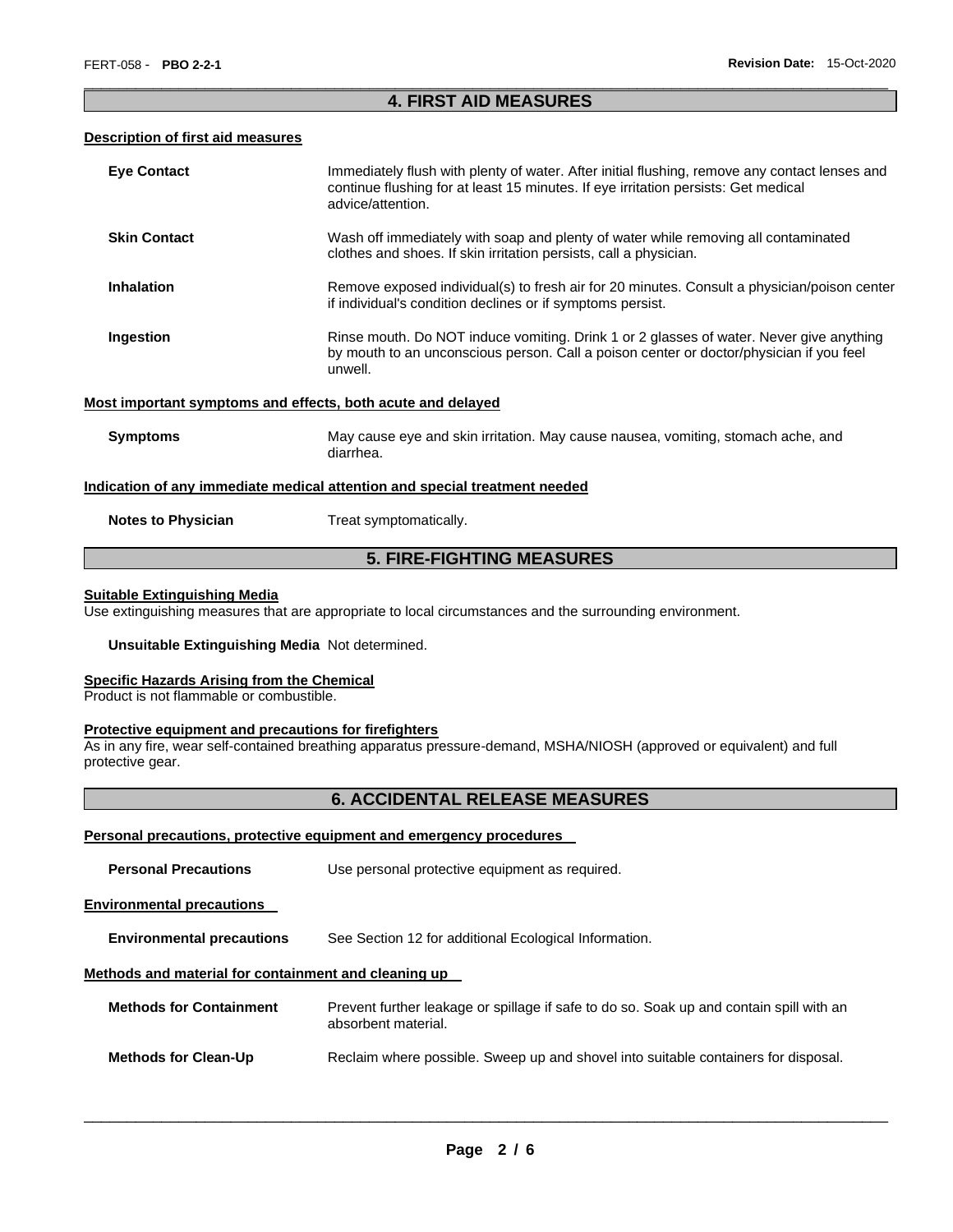# \_\_\_\_\_\_\_\_\_\_\_\_\_\_\_\_\_\_\_\_\_\_\_\_\_\_\_\_\_\_\_\_\_\_\_\_\_\_\_\_\_\_\_\_\_\_\_\_\_\_\_\_\_\_\_\_\_\_\_\_\_\_\_\_\_\_\_\_\_\_\_\_\_\_\_\_\_\_\_\_\_\_\_\_\_\_\_\_\_\_\_\_\_ **7. HANDLING AND STORAGE**

#### **Precautions for safe handling**

**Advice on Safe Handling** Handle in accordance with good industrial hygiene and safety practice. Wear appropriate personal protective equipment. Wash face, hands and any exposed skin thoroughly after handling. Avoid contact with skin, eyes or clothing. Avoid breathing vapors or mists. Use only with adequate ventilation.

# **Conditions for safe storage, including any incompatibilities**

| <b>Storage Conditions</b> | Keep containers tightly closed in a dry, cool and well-ventilated place. Store at |
|---------------------------|-----------------------------------------------------------------------------------|
|                           | temperatures above 32°F.                                                          |
|                           |                                                                                   |

**Incompatible Materials Strong oxidizing agents. Strong acids. Strong bases.** 

# **8. EXPOSURE CONTROLS/PERSONAL PROTECTION**

| <b>Exposure Guidelines</b>       | This product, as supplied, does not contain any hazardous materials with occupational<br>exposure limits established by the region specific regulatory bodies                                                                                                                                                                  |  |  |  |  |
|----------------------------------|--------------------------------------------------------------------------------------------------------------------------------------------------------------------------------------------------------------------------------------------------------------------------------------------------------------------------------|--|--|--|--|
| Appropriate engineering controls |                                                                                                                                                                                                                                                                                                                                |  |  |  |  |
| <b>Engineering Controls</b>      | Apply technical measures to comply with the occupational exposure limits. Maintain eye<br>wash fountain and quick-drench facilities in work area.                                                                                                                                                                              |  |  |  |  |
|                                  | Individual protection measures, such as personal protective equipment                                                                                                                                                                                                                                                          |  |  |  |  |
| <b>Eye/Face Protection</b>       | Wear eye/face protection. Refer to 29 CFR 1910.133 for eye and face protection<br>regulations.                                                                                                                                                                                                                                 |  |  |  |  |
| <b>Skin and Body Protection</b>  | Wear protective gloves and protective clothing. Reference Wiley's "Quick Selection Guide"<br>to Chemical Protective Clothing". Refer to 29 CFR 1910.138 for appropriate skin and body<br>protection.                                                                                                                           |  |  |  |  |
| <b>Respiratory Protection</b>    | If necessary, wear a MSHA/NIOSH-approved respirator. Refer to 29 CFR 1910.134 for<br>respiratory protection requirements.                                                                                                                                                                                                      |  |  |  |  |
|                                  | General Hygiene Considerations Avoid contact with skin, eyes and clothing. After handling this product, wash hands before<br>eating, drinking, or smoking. If contact occurs, remove contaminated clothing. If needed,<br>take first aid action shown on section 4 of this SDS. Launder contaminated clothing before<br>reuse. |  |  |  |  |

# **9. PHYSICAL AND CHEMICAL PROPERTIES**

### **Information on basic physical and chemical properties**

| <b>Physical state</b> |
|-----------------------|
| Appearance            |
| Color                 |

**Property Contract Property Contract Property Contract Property Contract Property Contract Property Contract Property pH** 3.0 **Melting point / freezing point** Not determined **Boiling point / boiling range** 101 °C / 214 °F **Flash point** Not determined **Evaporation Rate Not determined Flammability (Solid, Gas)** Not determined **Flammability Limit in Air** 

Liquid Tan to brown liquid **Odor Characteristic Color** Tan to brown **Odor Threshold** Not determined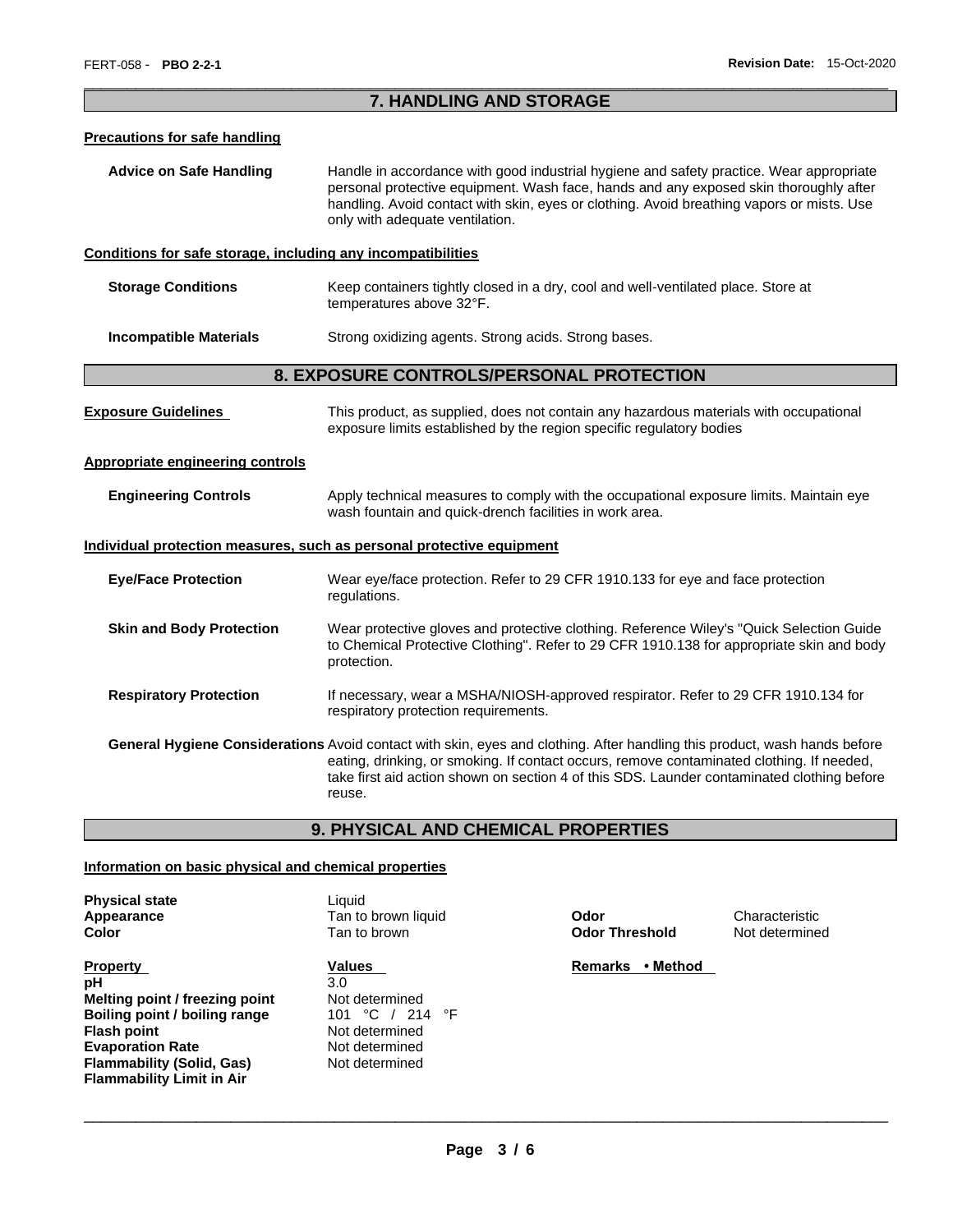| Upper flammability or explosive<br>limits | Not determined      |
|-------------------------------------------|---------------------|
| Lower flammability or explosive<br>limits | Not determined      |
| Vapor Pressure                            | $17.5 \text{ mmHg}$ |
| <b>Vapor Density</b>                      | Not determined      |
| <b>Relative Density</b>                   | 1.15-1.25           |
| <b>Water Solubility</b>                   | Soluble in water    |
| Solubility in other solvents              | Not determined      |
| <b>Partition Coefficient</b>              | Not determined      |
| <b>Autoignition temperature</b>           | Not determined      |
| <b>Decomposition temperature</b>          | Not determined      |
| Kinematic viscosity                       | Not determined      |
| <b>Dynamic Viscosity</b>                  | Not determined      |
| <b>Explosive Properties</b>               | Not determined      |
| <b>Oxidizing Properties</b>               | Not determined      |
|                                           |                     |
| <b>Other information</b>                  |                     |
|                                           |                     |
| <b>Liquid Density</b>                     | 10.0 lbs per gallon |
|                                           |                     |

# **10. STABILITY AND REACTIVITY**

# **Reactivity**

Not reactive under normal conditions.

# **Chemical stability**

Stable under recommended storage conditions.

# **Possibility of hazardous reactions**

None under normal processing.

# **Conditions to Avoid**

Keep out of reach of children.

# **Incompatible materials**

Strong oxidizing agents. Strong acids. Strong bases.

#### **Hazardous decomposition products**

None known based on information supplied.

# **11. TOXICOLOGICAL INFORMATION**

# **Information on likely routes of exposure**

| <b>Product Information</b>                    |                                                         |
|-----------------------------------------------|---------------------------------------------------------|
| <b>Eve Contact</b>                            | May cause temporary irritation on eye contact.          |
| <b>Skin Contact</b>                           | May cause temporary irritation on skin contact.         |
| <b>Inhalation</b>                             | Do not inhale.                                          |
| Ingestion                                     | May cause nausea, vomiting, stomach ache, and diarrhea. |
| <b>Component Information</b><br>Not available |                                                         |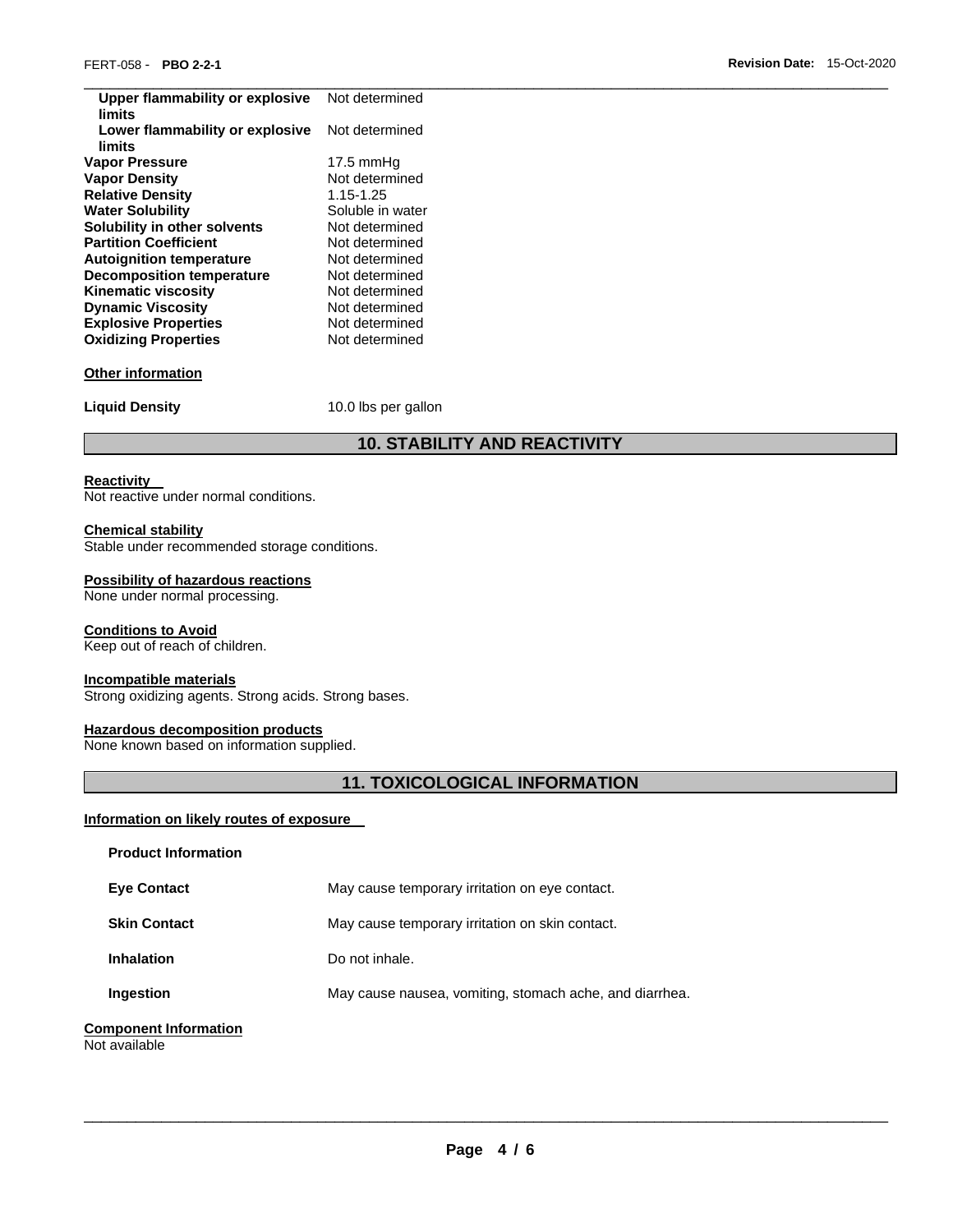# **Symptoms related to the physical, chemical and toxicological characteristics**

**Symptoms** Please see section 4 of this SDS for symptoms.

#### **Delayed and immediate effects as well as chronic effects from short and long-term exposure**

**Carcinogenicity** Based on the information provided, this product does not contain any carcinogens or potential carcinogens as listed by OSHA, IARC or NTP.

\_\_\_\_\_\_\_\_\_\_\_\_\_\_\_\_\_\_\_\_\_\_\_\_\_\_\_\_\_\_\_\_\_\_\_\_\_\_\_\_\_\_\_\_\_\_\_\_\_\_\_\_\_\_\_\_\_\_\_\_\_\_\_\_\_\_\_\_\_\_\_\_\_\_\_\_\_\_\_\_\_\_\_\_\_\_\_\_\_\_\_\_\_

#### **Numerical measures of toxicity**

**The following values are calculated based on chapter 3.1 of the GHS document** No values to calculate.<br>Unknown Acute Toxicity 100 % of the mixture consists of ingredient(s) of unknown toxicity. 100 % of the mixture consists of ingredient(s) of unknown toxicity.

# **12. ECOLOGICAL INFORMATION**

# **Ecotoxicity**

An environmental hazard cannot be excluded in the event of unprofessional handling or disposal.

# **Component Information**

Not available

# **Persistence/Degradability**

Not determined.

#### **Bioaccumulation**

There is no data for this product.

#### **Mobility**

Not determined

# **Other Adverse Effects**

Not determined

# **13. DISPOSAL CONSIDERATIONS**

| <b>Waste Treatment Methods</b>   |                                                                                                                                |  |  |  |  |
|----------------------------------|--------------------------------------------------------------------------------------------------------------------------------|--|--|--|--|
| <b>Disposal of Wastes</b>        | Disposal should be in accordance with applicable regional, national and local laws and<br>regulations.                         |  |  |  |  |
| <b>Contaminated Packaging</b>    | Disposal should be in accordance with applicable regional, national and local laws and<br>regulations.                         |  |  |  |  |
| <b>14. TRANSPORT INFORMATION</b> |                                                                                                                                |  |  |  |  |
| <b>Note</b>                      | Please see current shipping paper for most up to date shipping information, including<br>exemptions and special circumstances. |  |  |  |  |
| <b>DOT</b>                       | Not regulated                                                                                                                  |  |  |  |  |
| <b>IATA</b>                      | Not regulated                                                                                                                  |  |  |  |  |
| <b>IMDG</b>                      | Not regulated                                                                                                                  |  |  |  |  |